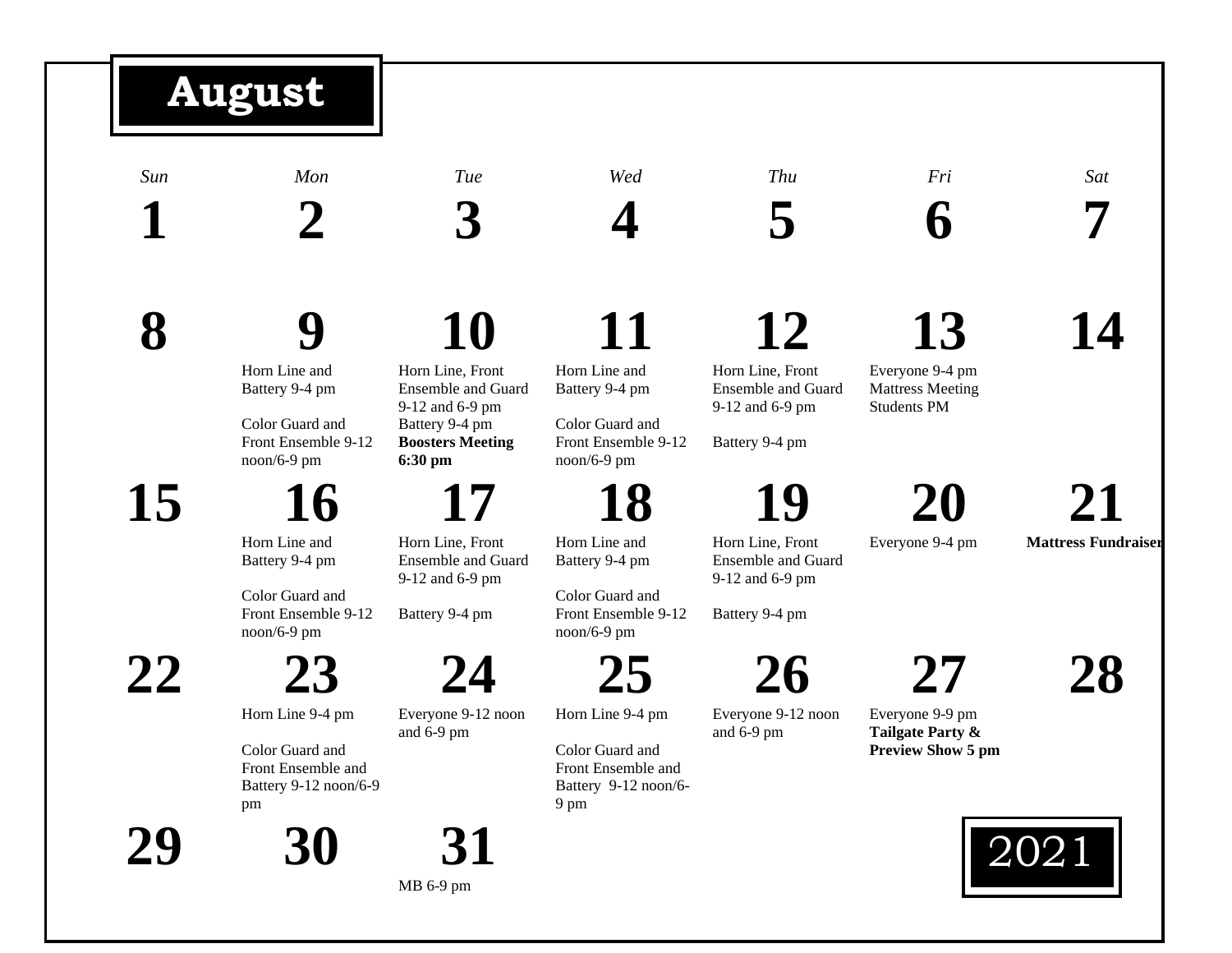## *Sun Mon Tue Wed Thu Fri Sat* **1** MB 6-9 pm **2** Back-2-School Night, 6:30-8:30 pm **3 4 5 6** School Closed **7 Rosh Hashanah 8 School Starts** Horn Line 2:30-5 pm Percussion 6-9 pm **9** MB 6-9 pm **10 MB Home Game 11 MB Band 9-4 pm MB Photos 12 13** Color Guard 6-9 pm IM Boosters, 7 pm Claire's Gourmet **14** MB 6-9 pm **15 Yom Kippur** MB 2:30-5 pm **16 Yom Kippur 17 MB Home Game 18 LHS Extravaganza Home Show!! 19 20** Color Guard 6-9 pm **21** MB 6-9 pm **22** Horn Line 2:30-5 pm Percussion 6-9 pm **23** MB 6-9 pm **24** Jr. State Apps. Due **25 Central Dauphin, PA 26 27 28 29 30 September**



Color Guard 6-9 pm

MB 6-9 pm

Percussion 6-9 pm

Horn Line 2:30-5 pm

MB 6-9 pm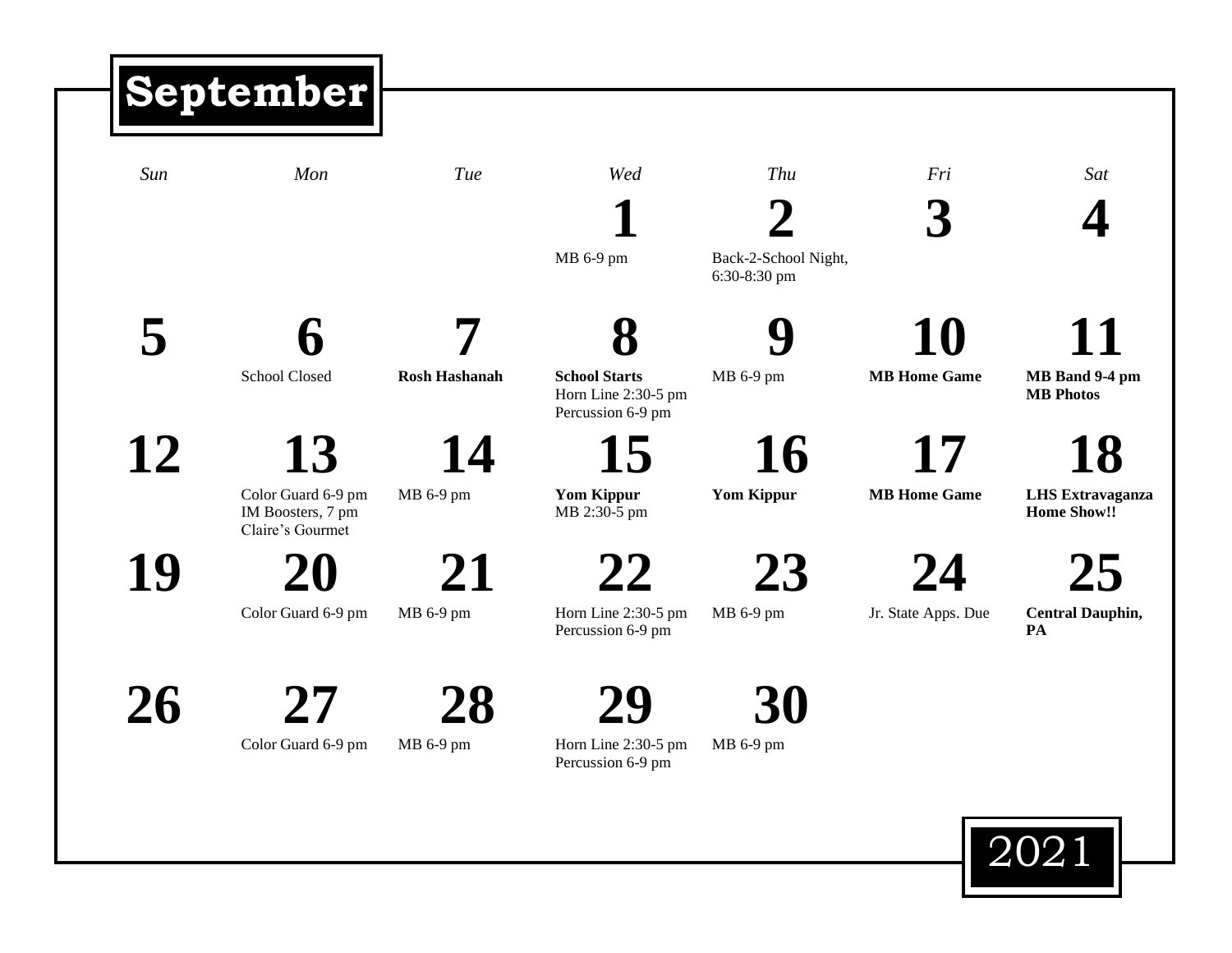## *Sun Mon Tue Wed Thu Fri Sat* **1 2 West Shore, PA SAT's 3 4** Color Guard 6-9 pm **5** MB 6-9 pm **6** Horn Line 2:30-5 pm Percussion 6-9 pm **7** MB 6-9 pm Sr. All-State Forms Due **8 9 Martinsburg, WV 10 11** Color Guard 6-9 pm IM Boosters, 7 pm **12** MB 6-9 pm **13** Horn Line 2:30-5 pm Percussion 6-9 pm **14** MB 6-9 pm **15** School Closed MB 9-4 pm **16 Mechanicsburg, PA 17 18** Color Guard 6-9 pm **19** MB 6-9 pm **20** Horn Line 2:30-5 pm Percussion 6-9 pm **21** MB 6-9 pm **22** MB Home Game **23 Chapter V Championships at Spring Mills, WV 24 25** Color Guard 6-9 pm **26** MB 6-9 pm **27** Horn Line 2:30-5 pm Percussion 6-9 pm **28** MB 6-9 pm Claire's Delivery **29 MB Homecoming Pep/Parade/Game 30 October**

**31**